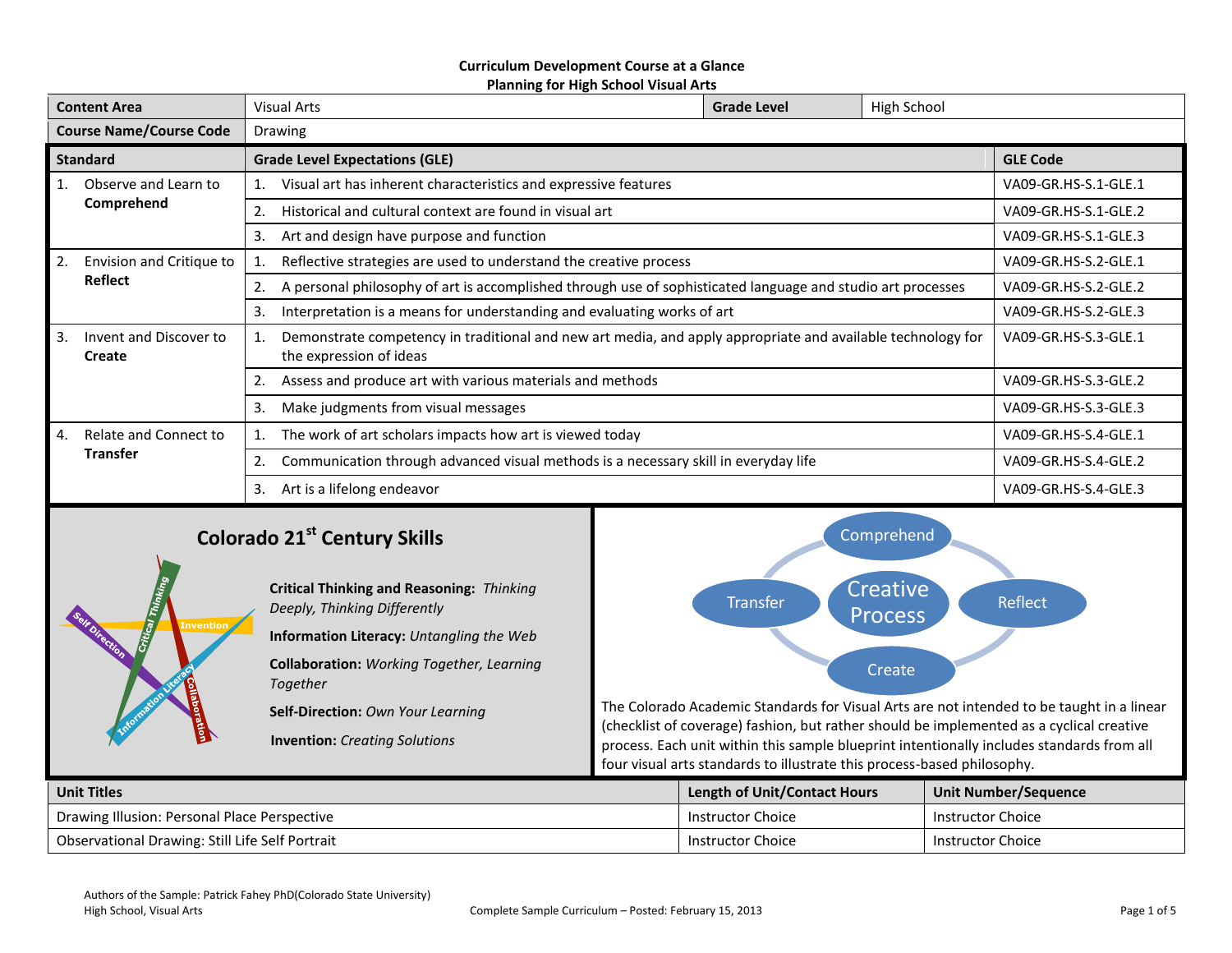| <b>Unit Title</b>                                     | Drawing Illusion: Personal Place Perspective                                                                                                                                                                                                                                                                                                                                                           |                                                                                          | <b>Length of Unit</b>                                                                                                                                                                                                                                  | Quarter/Semester/Year |
|-------------------------------------------------------|--------------------------------------------------------------------------------------------------------------------------------------------------------------------------------------------------------------------------------------------------------------------------------------------------------------------------------------------------------------------------------------------------------|------------------------------------------------------------------------------------------|--------------------------------------------------------------------------------------------------------------------------------------------------------------------------------------------------------------------------------------------------------|-----------------------|
| <b>Focusing Lens(es)</b>                              | Relationships                                                                                                                                                                                                                                                                                                                                                                                          | <b>Standards and Grade</b><br><b>Level Expectations</b><br><b>Addressed in this Unit</b> | VA09-GR.HS-S.1-GLE.1, VA09-GR.HS-S.1-GLE.2, VA09-GR.HS-S.1-GLE.3<br>VA09-GR.HS-S.2-GLE.1, VA09-GR.HS-S.2-GLE.2, VA09-GR.HS-S.2-GLE.3<br>VA09-GR.HS-S.3-GLE.1, VA09-GR.HS-S.3-GLE.2, VA09-GR.HS-S.3-GLE.3<br>VA09-GR.HS-S.4-GLE.1, VA09-GR.HS-S.4-GLE.2 |                       |
| <b>Inquiry Questions</b><br>(Engaging-<br>Debatable): | Why do various cultures experience and define space differently? (VA09-Gr.HS-S.1-GLE.1,2,3) and (VA09-Gr.HS-S.2-GLE.1) and (VA09-Gr.HS-S.3-GLE.3)<br>and (VA09-Gr.HS- S.4-GLE.1)<br>How much knowledge is necessary to create art if a formula is provided for its creation?<br>Can art present us with a different way of understanding our environment? What differentiates art-making technologies? |                                                                                          |                                                                                                                                                                                                                                                        |                       |
| <b>Unit Strands</b>                                   | Comprehend/Reflect/Create/Transfer                                                                                                                                                                                                                                                                                                                                                                     |                                                                                          |                                                                                                                                                                                                                                                        |                       |
| <b>Concepts</b>                                       | Expressive Features & Characteristics of Art: Point, Line and Plane; Spatial Depth, Composition: Foreshortening; Fore/Middle/Background, Formula,<br>Hierarchy, Subject Matter, Artist Intent, Cultural and Historical Traditions, Structure/Function, Conventions, Illusion, Dimensional, Perspective, Perception                                                                                     |                                                                                          |                                                                                                                                                                                                                                                        |                       |

| <b>Generalizations</b><br>My students will Understand that                                                                                                                                                                                                                        | <b>Factual</b>                                                                                                                                        | <b>Guiding Questions</b><br>Conceptual                                                                                                                                                    |
|-----------------------------------------------------------------------------------------------------------------------------------------------------------------------------------------------------------------------------------------------------------------------------------|-------------------------------------------------------------------------------------------------------------------------------------------------------|-------------------------------------------------------------------------------------------------------------------------------------------------------------------------------------------|
| Artists use formulas and conventions to accurately render<br>space on a two-dimensional plane to create a visual<br>illusion. (VA09-Gr.HS-S.1-GLE.1) and (VA09-Gr.HS-S.2-<br>GLE.2) and (VA09-Gr.HS-S.3-GLE.1,2) and (S.4-GLE.2-EO.a)                                             | What is the difference between one, two and three-<br>point perspective?                                                                              | Why would an artist choose to do a perspective drawing<br>by hand rather than use a computer?<br>Can a perspective drawing have personal meaning to the<br>artist and viewer of the work? |
| Artists compose the characteristics and expressive<br>features (of art) in perspective drawings to engage a<br>viewer to consider an understanding of perceived place.<br>(VA09-Gr.HS-S.1-GLE.1) and (VA09-Gr.HS- S.2-GLE.2) and<br>(VA09-Gr.HS-S.3-GLE.1,2) and (S.4-GLE.2-EO.a) | What expressive features are employed to create form<br>in a perspective drawing?<br>What is the difference between aerial and linear<br>perspective? | Can a perspective drawing accurately record all the visual<br>information an artist intends to represent?                                                                                 |
| Approaches to rendering depth and space drawings,<br>influenced by culture, provide insight into when (historical<br>or contemporary) and where the art was created.<br>(VA09-Gr.HS-S.1-GLE.2,3) and (VA09-Gr.HS-S.2-GLE.1,3)                                                     | How was depth depicted in early works of art?                                                                                                         | How might technology impact a perspective drawing by<br>an artist?                                                                                                                        |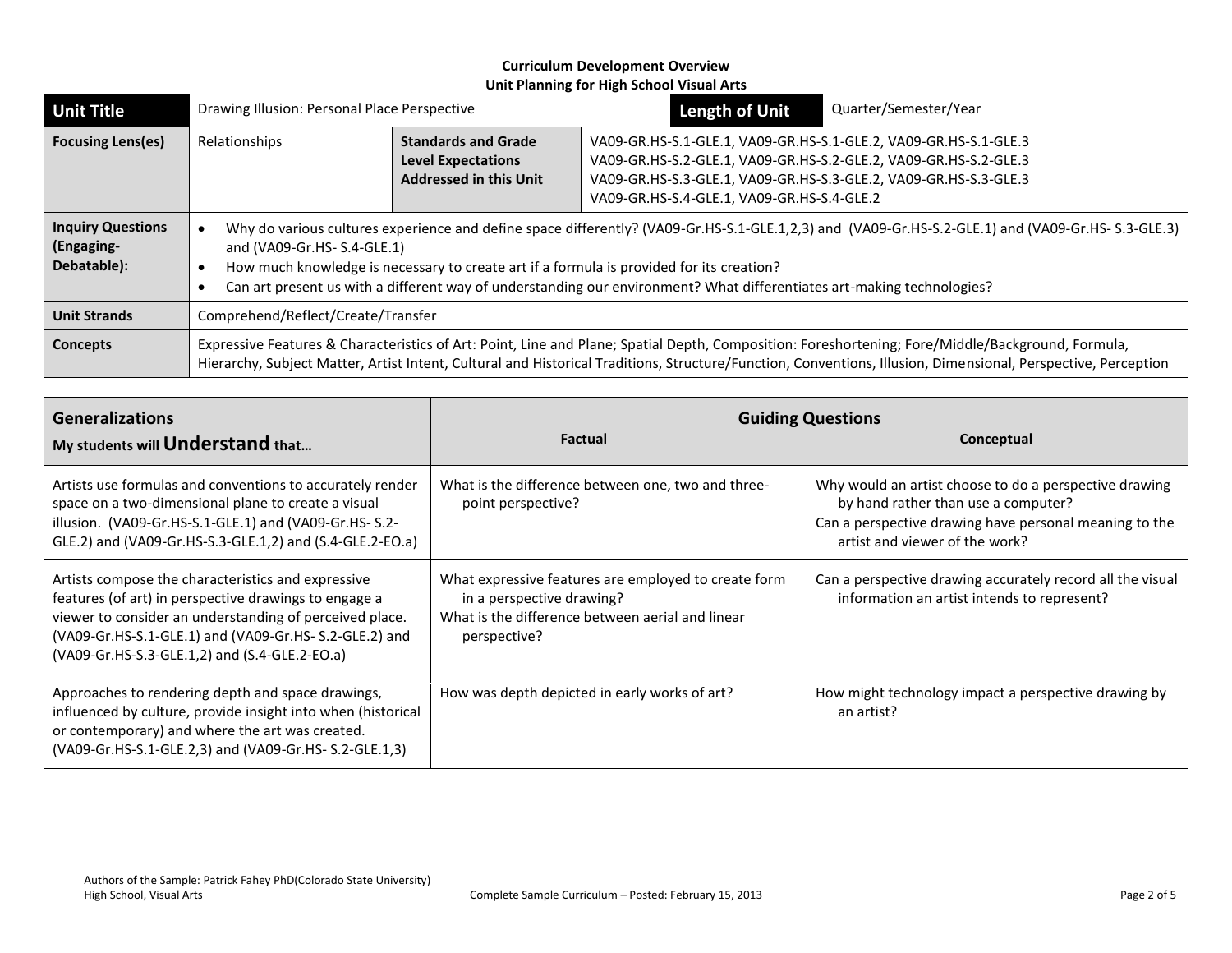| <b>Critical Content:</b>                                                                                                                                                                                                                                                                                                                                                                                                                                                                                                                                                                                                                                                                                                                                                                                                                                                                                                                                                                                                                                                                                                                                                                                                                                           | <b>Key Skills:</b>                                                                                                                                                                                                                                                                                                                                                                                                                                                                                                                                                                                                                                                             |  |
|--------------------------------------------------------------------------------------------------------------------------------------------------------------------------------------------------------------------------------------------------------------------------------------------------------------------------------------------------------------------------------------------------------------------------------------------------------------------------------------------------------------------------------------------------------------------------------------------------------------------------------------------------------------------------------------------------------------------------------------------------------------------------------------------------------------------------------------------------------------------------------------------------------------------------------------------------------------------------------------------------------------------------------------------------------------------------------------------------------------------------------------------------------------------------------------------------------------------------------------------------------------------|--------------------------------------------------------------------------------------------------------------------------------------------------------------------------------------------------------------------------------------------------------------------------------------------------------------------------------------------------------------------------------------------------------------------------------------------------------------------------------------------------------------------------------------------------------------------------------------------------------------------------------------------------------------------------------|--|
| My students will <b>Know</b>                                                                                                                                                                                                                                                                                                                                                                                                                                                                                                                                                                                                                                                                                                                                                                                                                                                                                                                                                                                                                                                                                                                                                                                                                                       | My students will be able to $(Do)$                                                                                                                                                                                                                                                                                                                                                                                                                                                                                                                                                                                                                                             |  |
| How early artistic representations used spiritual or thematic importance as a focal<br>point rather than the distance from the viewer (VA09-Gr.HS-S.1-GLE.1,2) and<br>VA09-Gr.HS- S.2-GLE.3)<br>Perspective drawing terminology (vanishing point, horizon line, linear perspective,<br>aerial perspective) (VA09-Gr.HS-S.2-GLE.1-EO.c)<br>Preliminary plans and exercises that contribute to finished perspective drawings<br>(VA09-Gr.HS-S.1.-GLE.1) and (VA09-Gr.HS-S.3-GLE.1,2)<br>Compositional elements of drawing (foreshortening; fore/middle/background)<br>(VA09-Gr.HS-S.1-GLE.1-EO.a,b,c)<br>Expressive Features & Characteristics of Art (point, line and plane; space; volume<br>(VA09-Gr.HS-S.1-GLE.1) and (VA09-Gr.HS-S.4-GLE.2-EOs.a,b)<br>Techniques to complete one and two-point perspective drawings (VA09-Gr.HS-S.3-<br>$GLE.2-EO.a)$<br>Principles of linear and aerial perspective (objects that are closer appear bigger,<br>parallel lines intersect at the horizon, values appear lighter in the distance (VA09-<br>$Gr.HS-S.1-GLE.1-EO.a,b,c)$<br>Stylistic differences of drawing in the work Zhang Zeduan, Guo Xi, Paola, Uccello,<br>Vincent van Gogh, Mary Nimmo Moran, Toms Eakins, Edward Hopper, (VA09-<br>Gr.HS-S.2-GLE.1,GLE.3) | Use visual expressive features and characteristics to describe and create drawings<br>$\bullet$<br>(VA09-Gr.HS-S.1-GLE.1-EO.a)<br>Create perspective drawings using materials and techniques necessary to convey<br>$\bullet$<br>an intended meaning/purpose (VA09-Gr.HS-S.3-GLE.1-EO.a,c,d)<br>Identify key artists employing illusionistic drawing approaches (VA09-Gr.HS-S.1-<br>$\bullet$<br>$GLE.2-EO.a,b,e,$<br>Compare and contrast drawing styles across time and cultures (VA09-Gr.HS-S.1-<br>$\bullet$<br>$GLE.3-EO.a,c)$<br>Describe how the intended meaning and purpose for a drawing is reflected in its<br>$\bullet$<br>structure (VA09-Gr.HS-S.4-GLE.2-EO.a,b) |  |

**Critical Language:** includes the Academic and Technical vocabulary, semantics, and discourse which are particular to and necessary for accessing a given discipline. EXAMPLE: A student in Language Arts can demonstrate the ability to apply and comprehend critical language through the following statement: *"Mark Twain exposes the hypocrisy of slavery through the use of satire."*

| A student in<br>can demonstrate the<br>ability to apply and comprehend critical language<br>through the following statement(s):                                                                     |                                                              | Using the appropriate expressive features and characteristics, perspective drawings are created that demonstrate<br>three-dimensional illusion on a two-dimensional plane. |
|-----------------------------------------------------------------------------------------------------------------------------------------------------------------------------------------------------|--------------------------------------------------------------|----------------------------------------------------------------------------------------------------------------------------------------------------------------------------|
| <b>Academic Vocabulary:</b>                                                                                                                                                                         | Artistic periods, point, historical and cultural traditions. |                                                                                                                                                                            |
| Expressive features and characteristics of art, linear perspective, aerial perspective, foreshortening, line, plane, volume, composition,<br><b>Technical Vocabulary:</b><br>fore/middle/background |                                                              |                                                                                                                                                                            |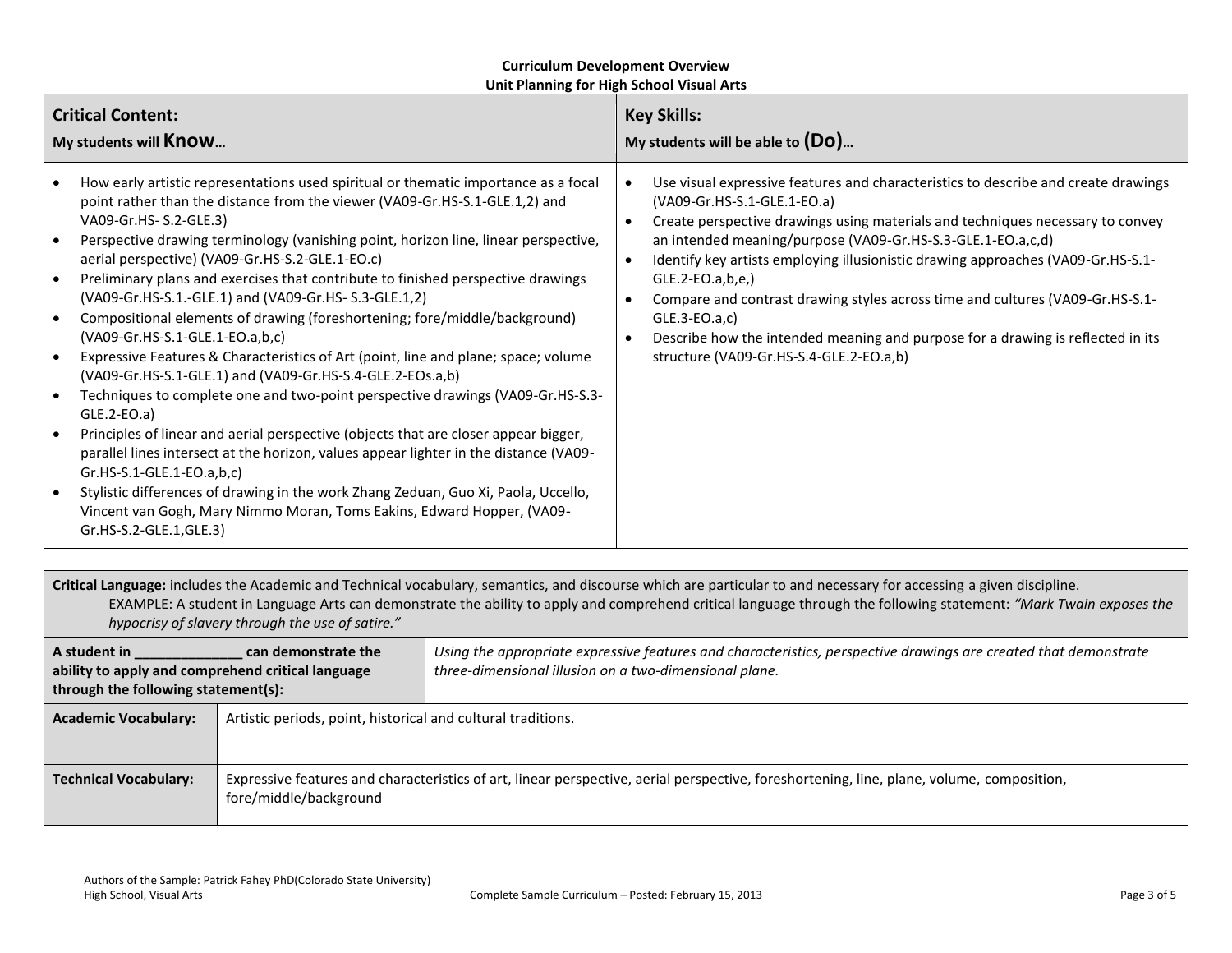| <b>Unit Title</b>                                     | Observational Drawing: Still Life Self Portrait                                                                                                                                                                                                                                                                                                                                                                |  |  | <b>Length of Unit</b>                                                                                                                                                                                      | Quarter/Semester/Year |
|-------------------------------------------------------|----------------------------------------------------------------------------------------------------------------------------------------------------------------------------------------------------------------------------------------------------------------------------------------------------------------------------------------------------------------------------------------------------------------|--|--|------------------------------------------------------------------------------------------------------------------------------------------------------------------------------------------------------------|-----------------------|
| <b>Focusing Lens(es)</b>                              | Structure/Function<br><b>Standards and Grade</b><br><b>Level Expectations</b><br><b>Addressed in this Unit</b>                                                                                                                                                                                                                                                                                                 |  |  | VA09-GR.HS-S.1-GLE.1, VA09-GR.HS-S.1-GLE.2, VA09-GR.HS-S.1-GLE.3<br>VA09-GR.HS-S.2-GLE.1, VA09-GR.HS-S.2-GLE.2, VA09-GR.HS-S.2-GLE.3<br>VA09-GR.HS-S.3-GLE.1, VA09-GR.HS-S.3-GLE.2<br>VA09-GR.HS-S.4-GLE.2 |                       |
| <b>Inquiry Questions</b><br>(Engaging-<br>Debatable): | Why would an artist draw a place, object or person instead of taking a picture? (VA09-Gr.HS-S.1-GLE.1,2,3) and (VA09-Gr.HS-S.2-GLE.3) and (VA09-<br>$Gr.HS-S.4-GLE.1-EO.a,b)$<br>How do the media/materials an artist chooses influence the meaning of a drawing?<br>When is a drawing an illustration? When is it not? How do you know?<br>What is the role of an artist as "editor" when creating a drawing? |  |  |                                                                                                                                                                                                            |                       |
| <b>Unit Strands</b>                                   | Comprehend/Reflect/Create/Transfer                                                                                                                                                                                                                                                                                                                                                                             |  |  |                                                                                                                                                                                                            |                       |
| <b>Concepts</b>                                       | Expressive Features & Characteristics of Art: Line, Shape and Form, Value and Texture, Composition: Scale and Proportion, Light and Shadow, Subject<br>Matter, Artist Intent, Illusion, Visual Memory, Cultural and Historical Traditions, Relationships, Dimensional, Intent, Representation, Insight                                                                                                         |  |  |                                                                                                                                                                                                            |                       |

| <b>Generalizations</b><br>My students will Understand that                                                                                                                                                                                                                                                  | <b>Factual</b>                                                                                                                                          | <b>Guiding Questions</b><br>Conceptual                                                                                                                                                                                 |  |
|-------------------------------------------------------------------------------------------------------------------------------------------------------------------------------------------------------------------------------------------------------------------------------------------------------------|---------------------------------------------------------------------------------------------------------------------------------------------------------|------------------------------------------------------------------------------------------------------------------------------------------------------------------------------------------------------------------------|--|
| Artists use visual memory to accurately render Illusions of<br>form on a two-dimensional plane to develop and refine<br>observational skills. (VA09-Gr.HS-S.1-GLE.1) and (VA09-<br>Gr.HS- S.2-GLE.2) and (VA09-Gr.HS-S.3-GLE.1,2) and<br>(VA09-Gr.HS- S.4-GLE.2-EO.a)                                       | What approaches can an artist take to achieve three-<br>dimensional representation in a drawing?                                                        | Can an observational drawing accurately record all the<br>visual information an artist observes?<br>Why would an artist choose to do a drawing rather than<br>a print or painting to communicate what they<br>observe? |  |
| Artists compose the characteristics and expressive<br>features (of art) in observational drawings to consider the<br>artist's intent in the representation of the subject matter.<br>(VA09-Gr.HS-S.1-GLE.1) and (VA09-Gr.HS- S.2-GLE.2) and<br>(VA09-Gr.HS-S.3-GLE.1,2) and (VA09-Gr.HS-S.4-GLE.2-<br>EO.a) | What expressive features are employed to create form<br>in a realistic drawing?<br>What drawing techniques can be used to create value in<br>a drawing? | Why should an artist consider composition before<br>beginning in drawing?<br>How important are preliminary sketches and exercises to<br>a successful, finisher observational drawing?                                  |  |
| Approaches to rendering observational drawings can be<br>influenced by culture and provide insight into when<br>(historical or contemporary) and where the art was<br>created. (VA09-Gr.HS-S.1-GLE.2,3) and (VA09-Gr.HS-S.2-<br>GLE.1,3)                                                                    | How did artists' use Camera Obscura and Camera Lucida<br>to create realistic drawings?                                                                  | Why would some artists' consider using technology as<br>"cheating" in creating an observational drawing?                                                                                                               |  |